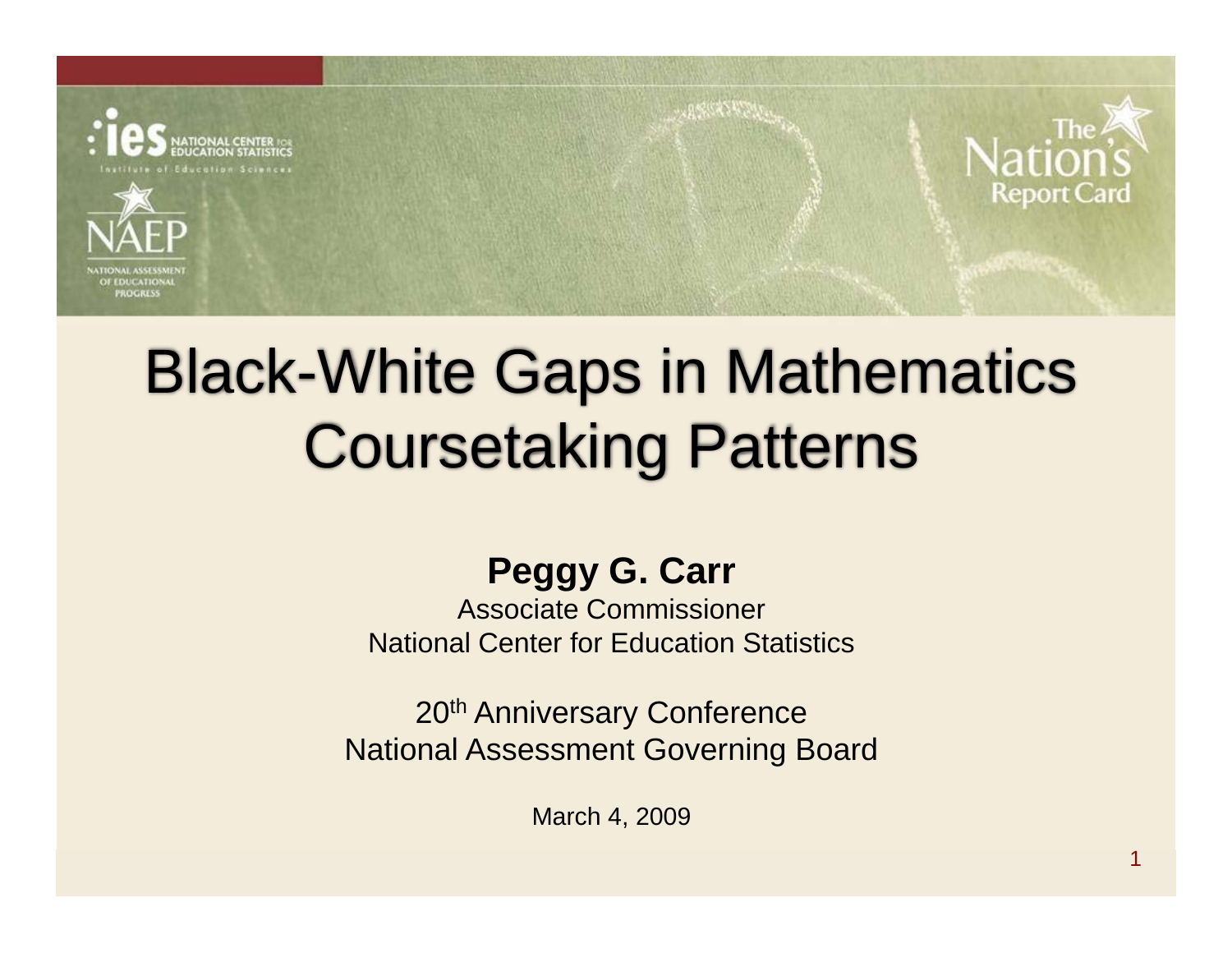

*"I advise my students to listen carefully the moment they decide to take no more mathematics courses. They might be able to hear the sound of closing doors."*

*- James Caballero* 

*Mathematics teacher and author of* Geometry Games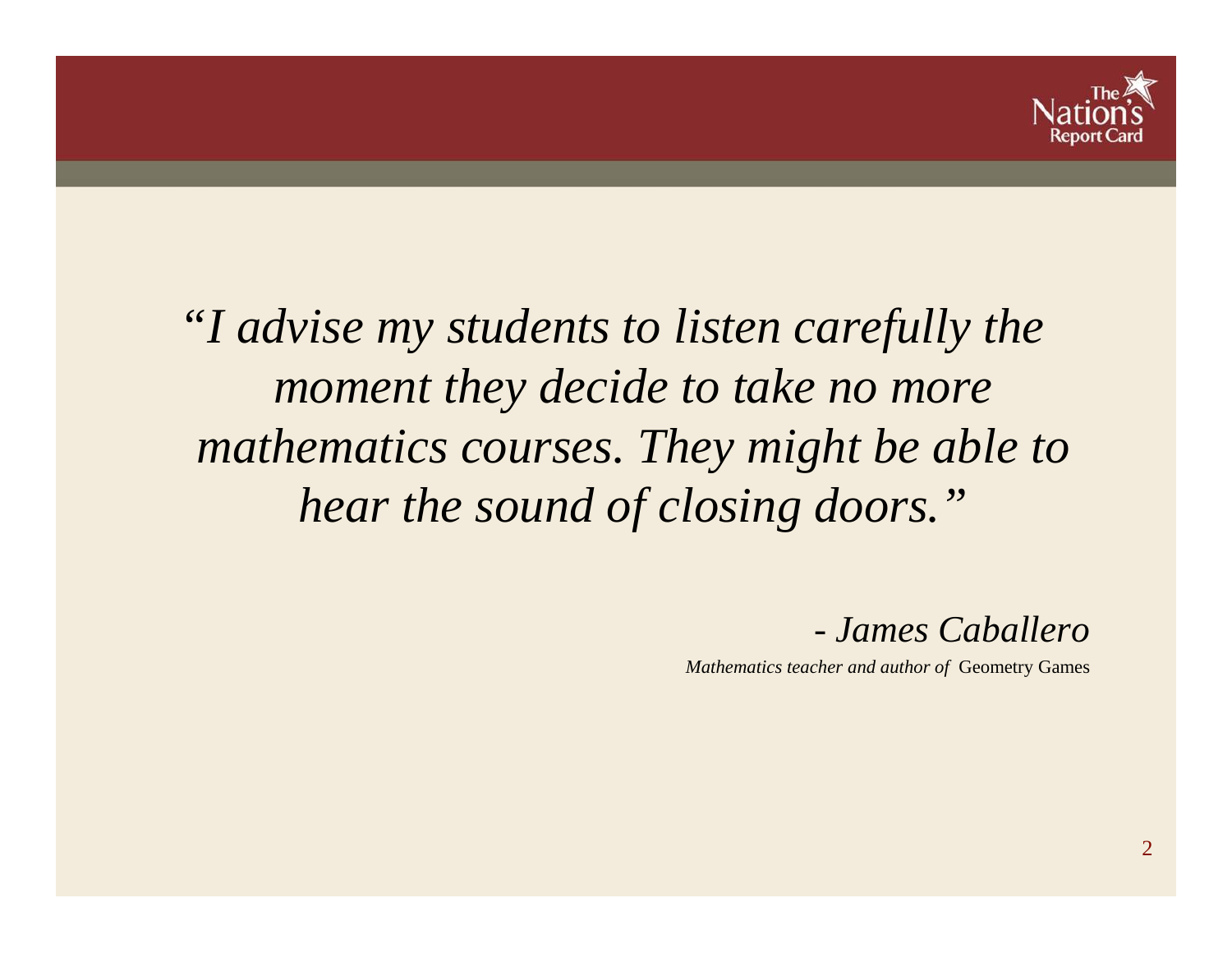## Coursetaking and Achievement



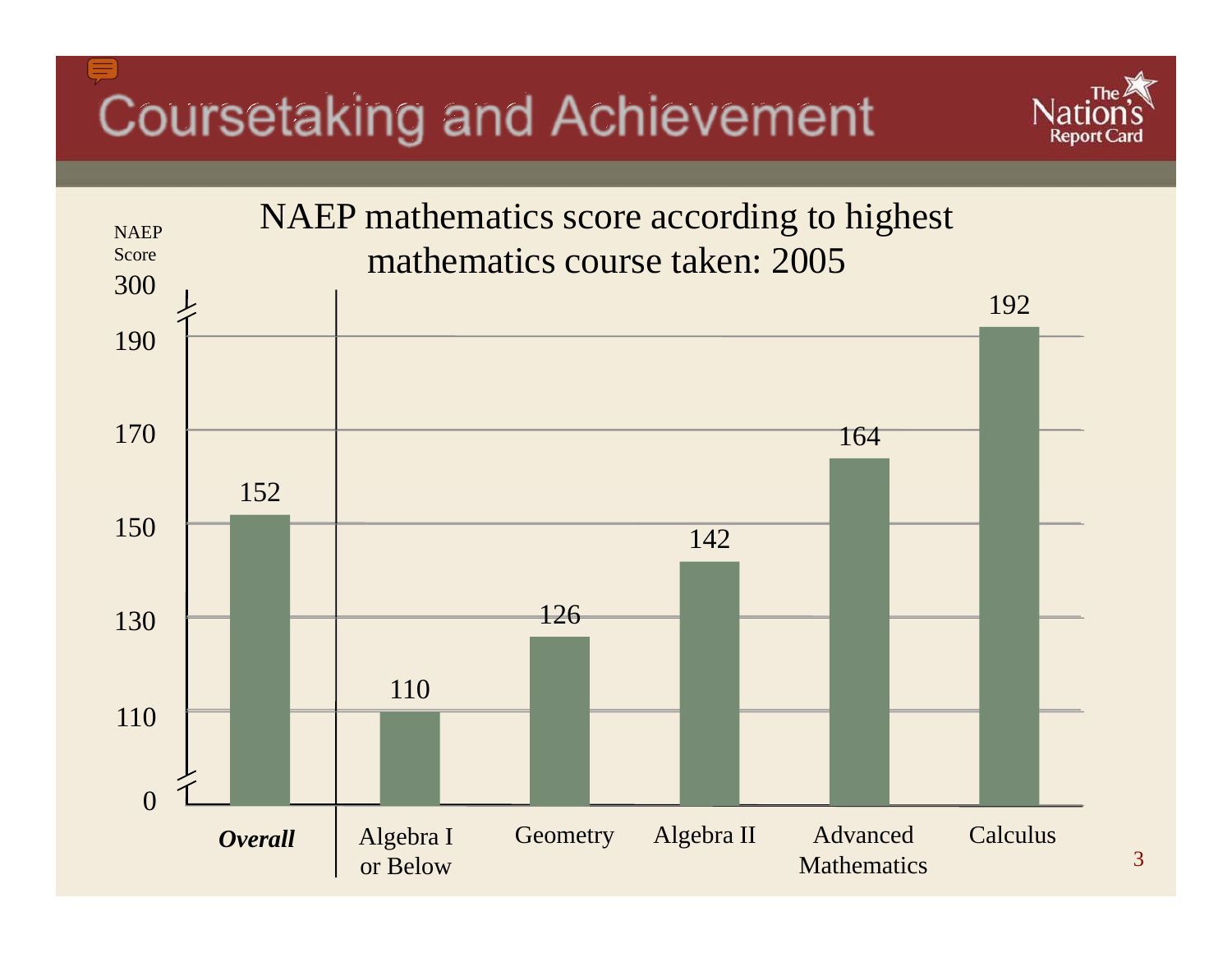#### Improvements in Coursetaking



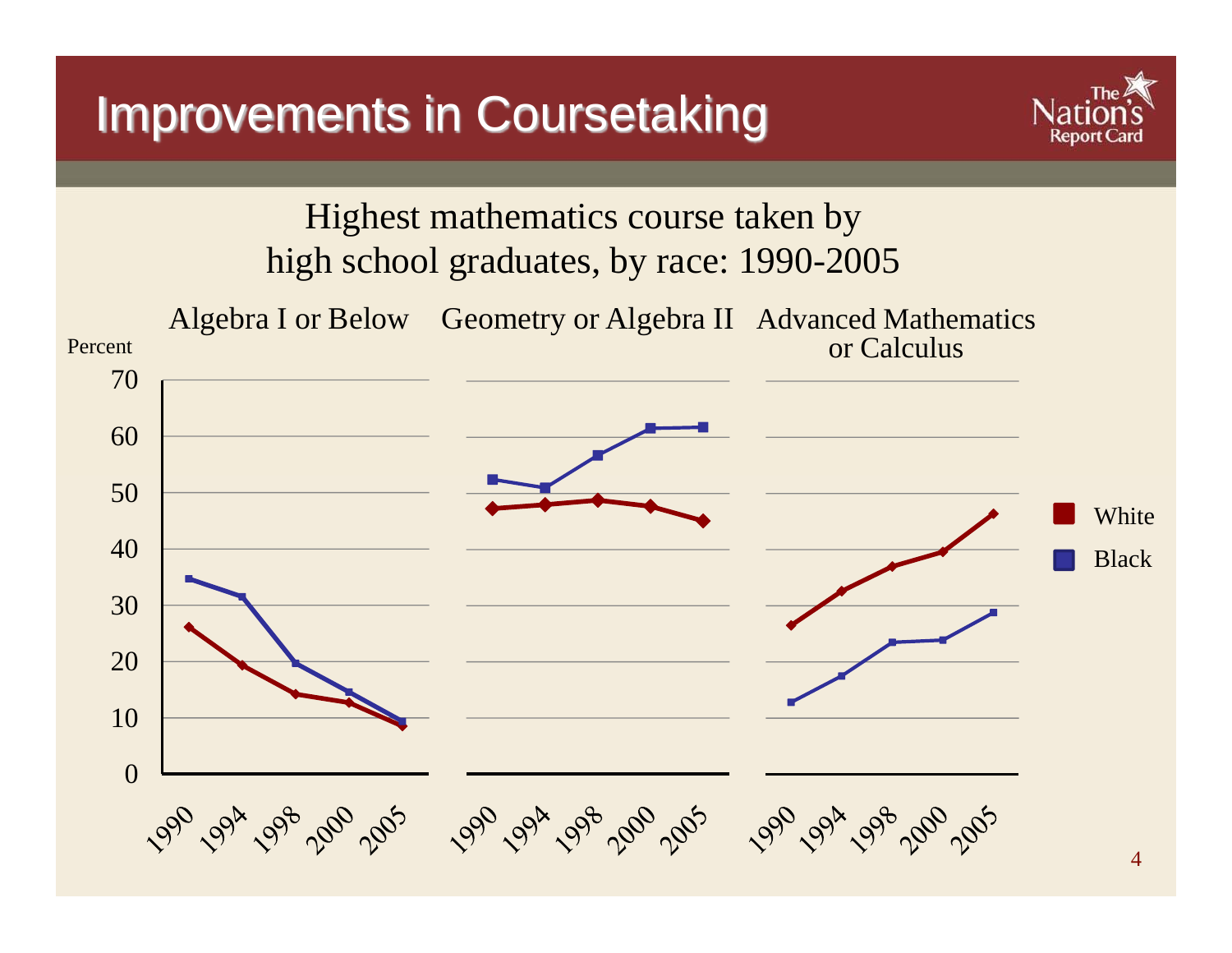#### Timing of Algebra I



#### High school graduates according to when they took algebra I, by race: 2005



Before high school During high school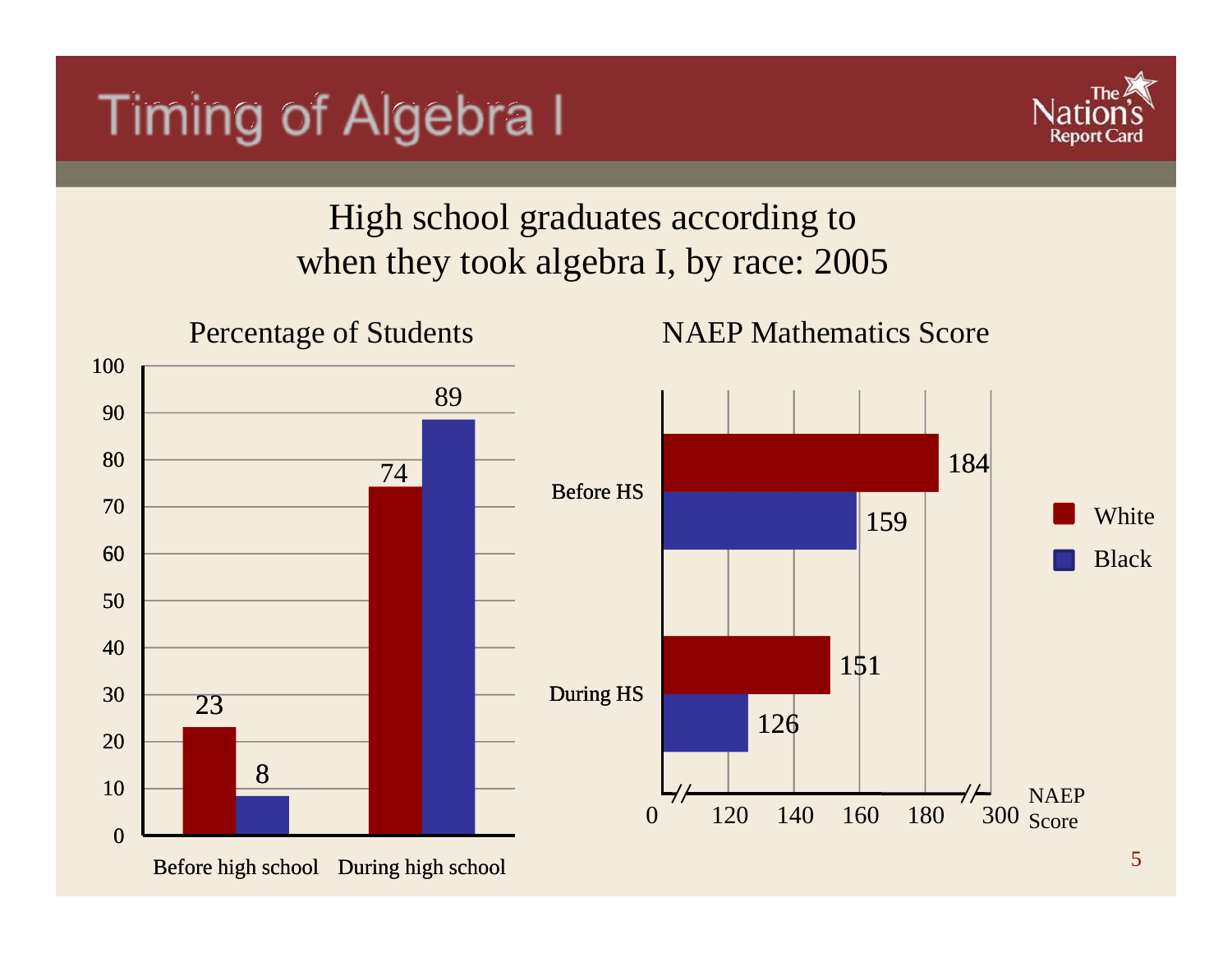# Timing of Algebra I



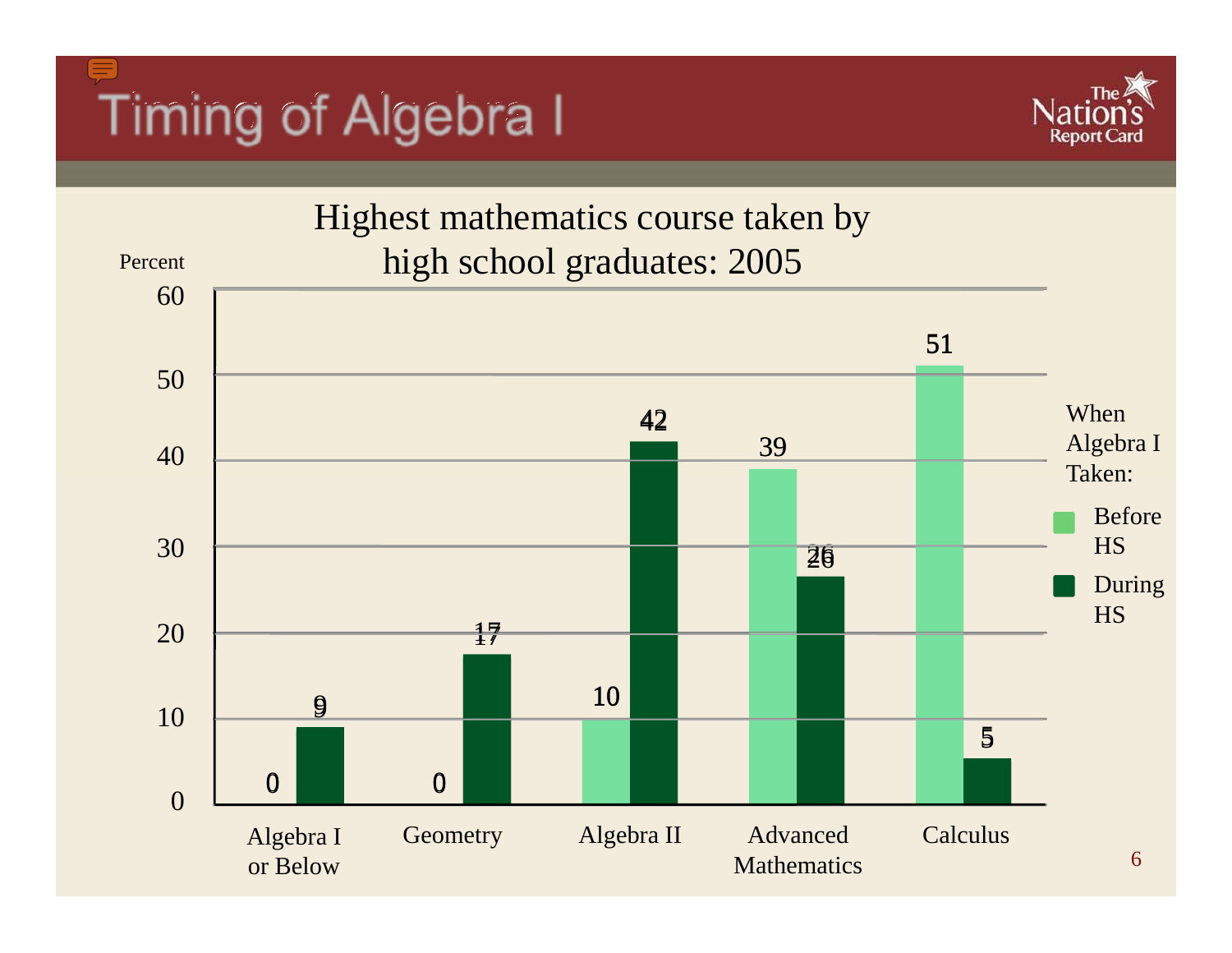



Highest mathematics course taken by high school graduates, by race: 2005

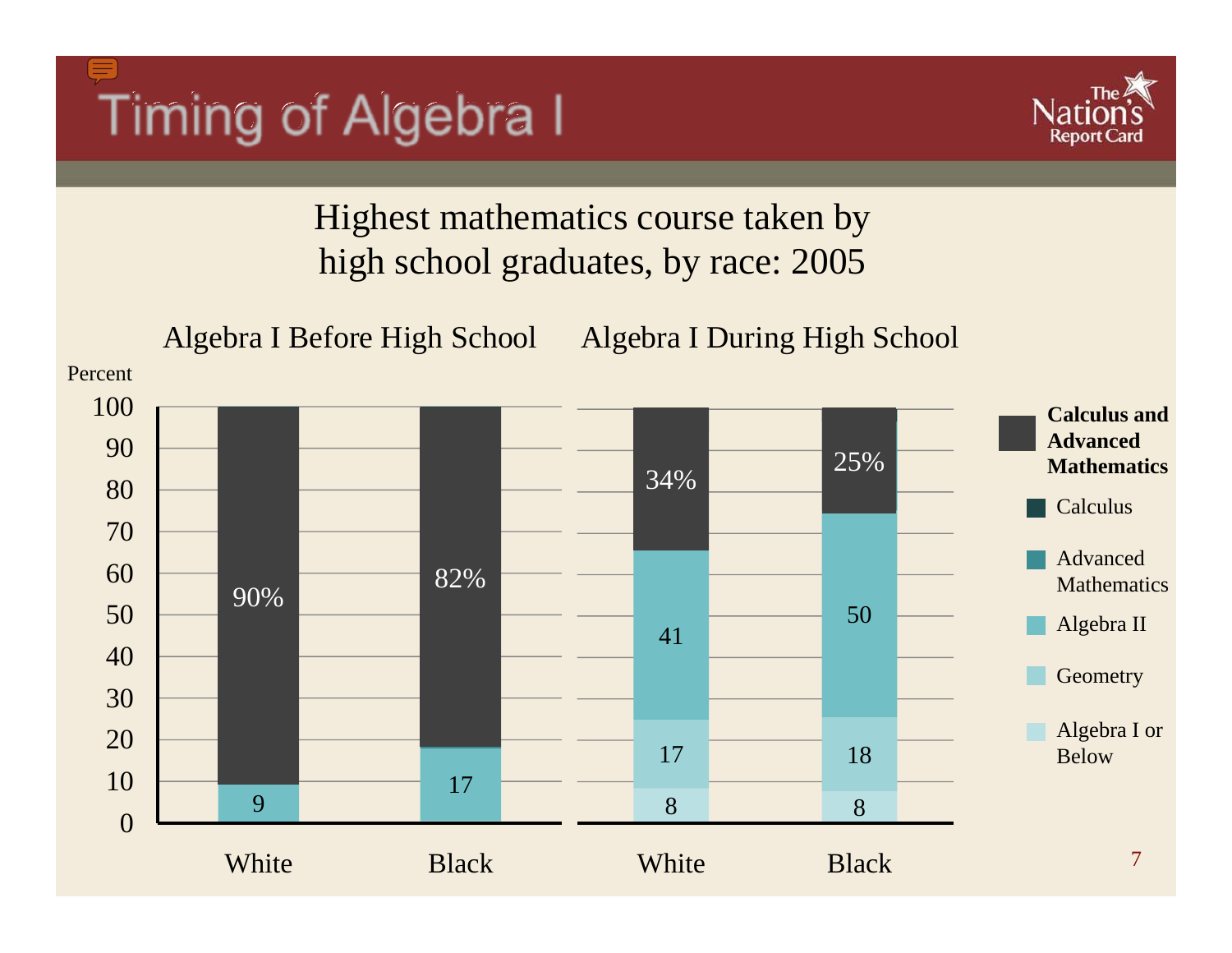## Coursetaking and Achievement



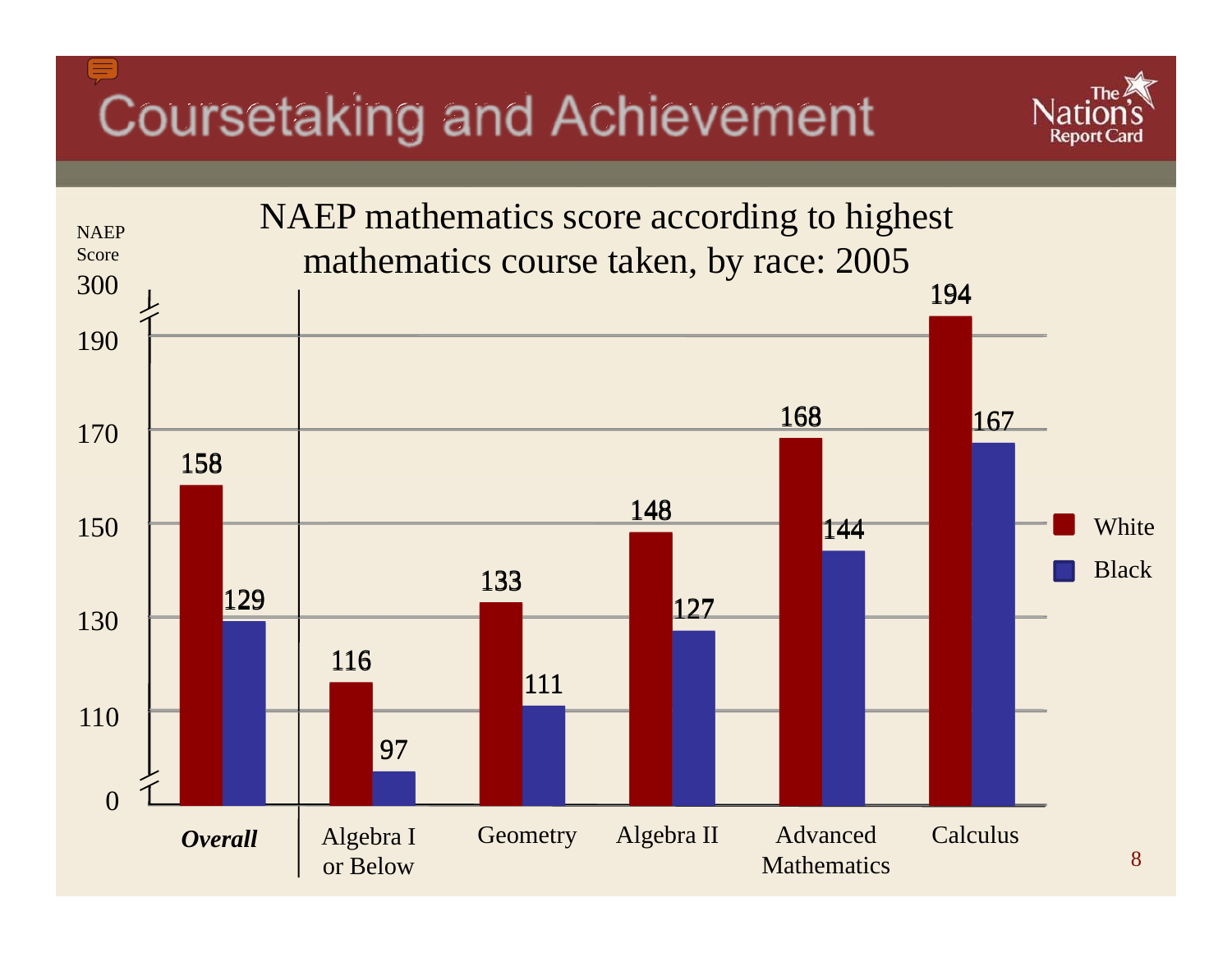

# *OPRAH'S SPECIAL REPORT: AMERICAN SCHOOLS IN CRISIS*

*Two-part special aired on April 11-12, 2006*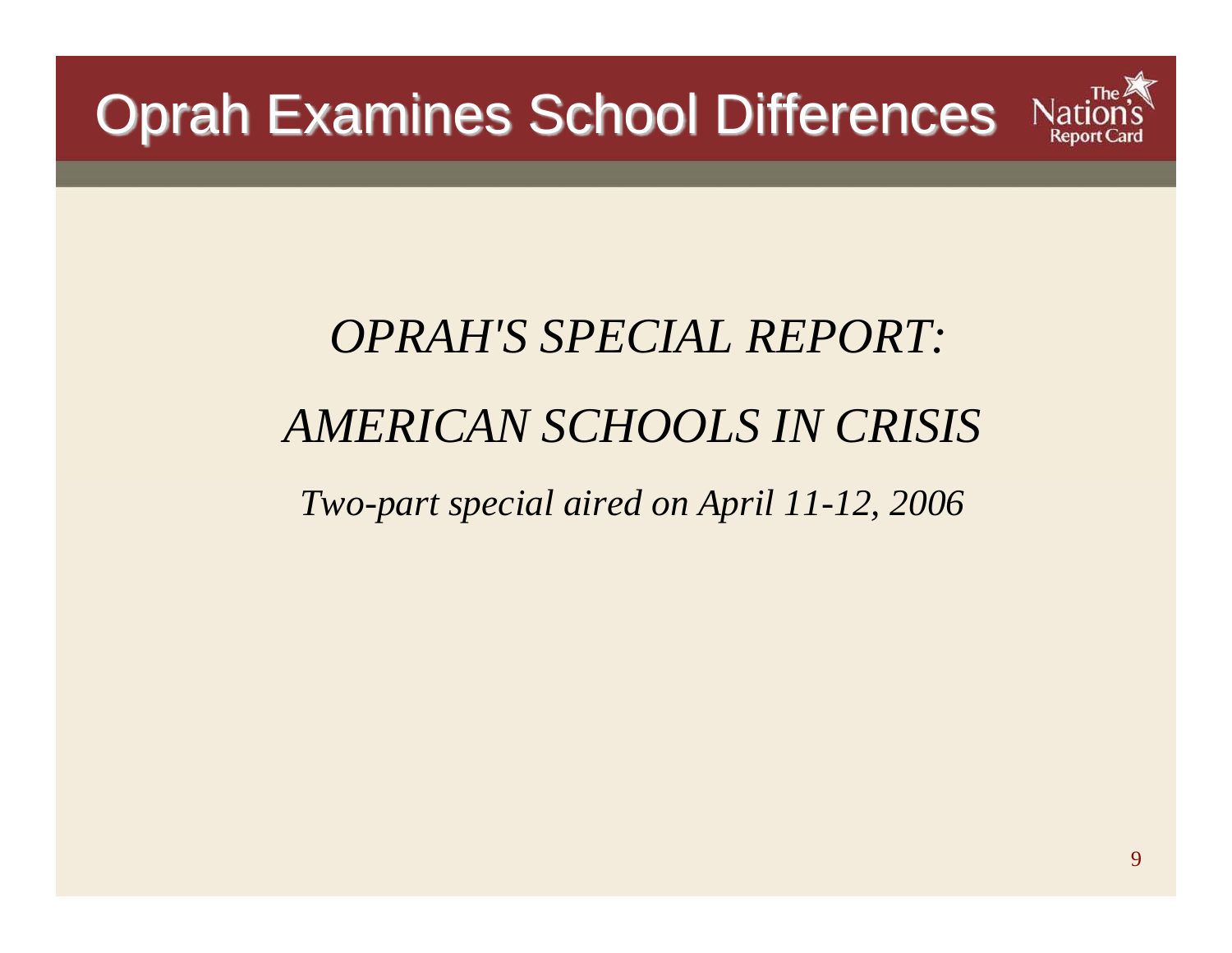### School Differences and Achievement Nat

#### NAEP mathematics performance of students who earned an A in advanced mathematics or calculus: 2005

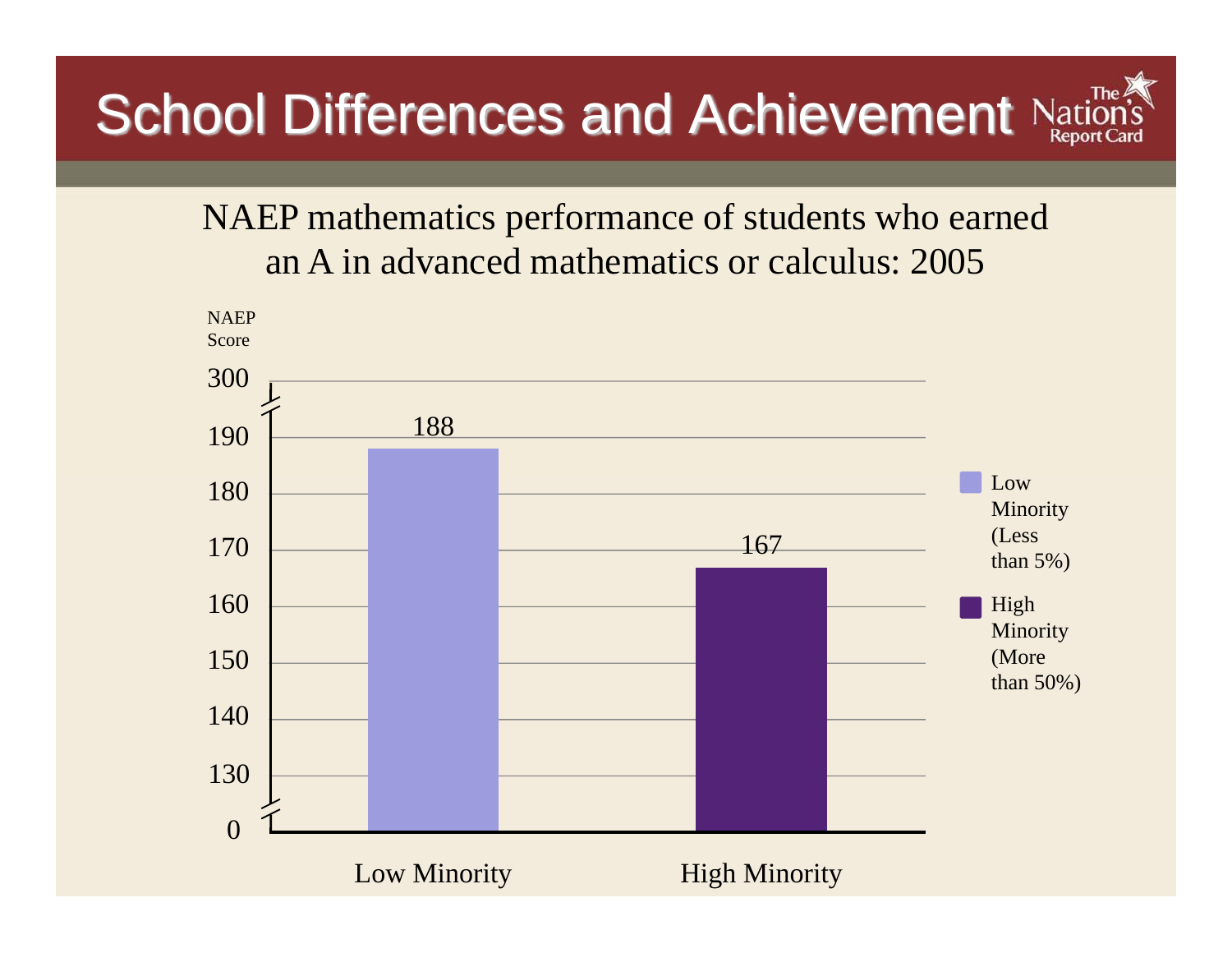

#### *"I want to make sure that if a student takes a course, it's really a significant course, not a watered-down version."*

*- Ronald A. Pieffer*

*Maryland deputy state superintendant for academic policy*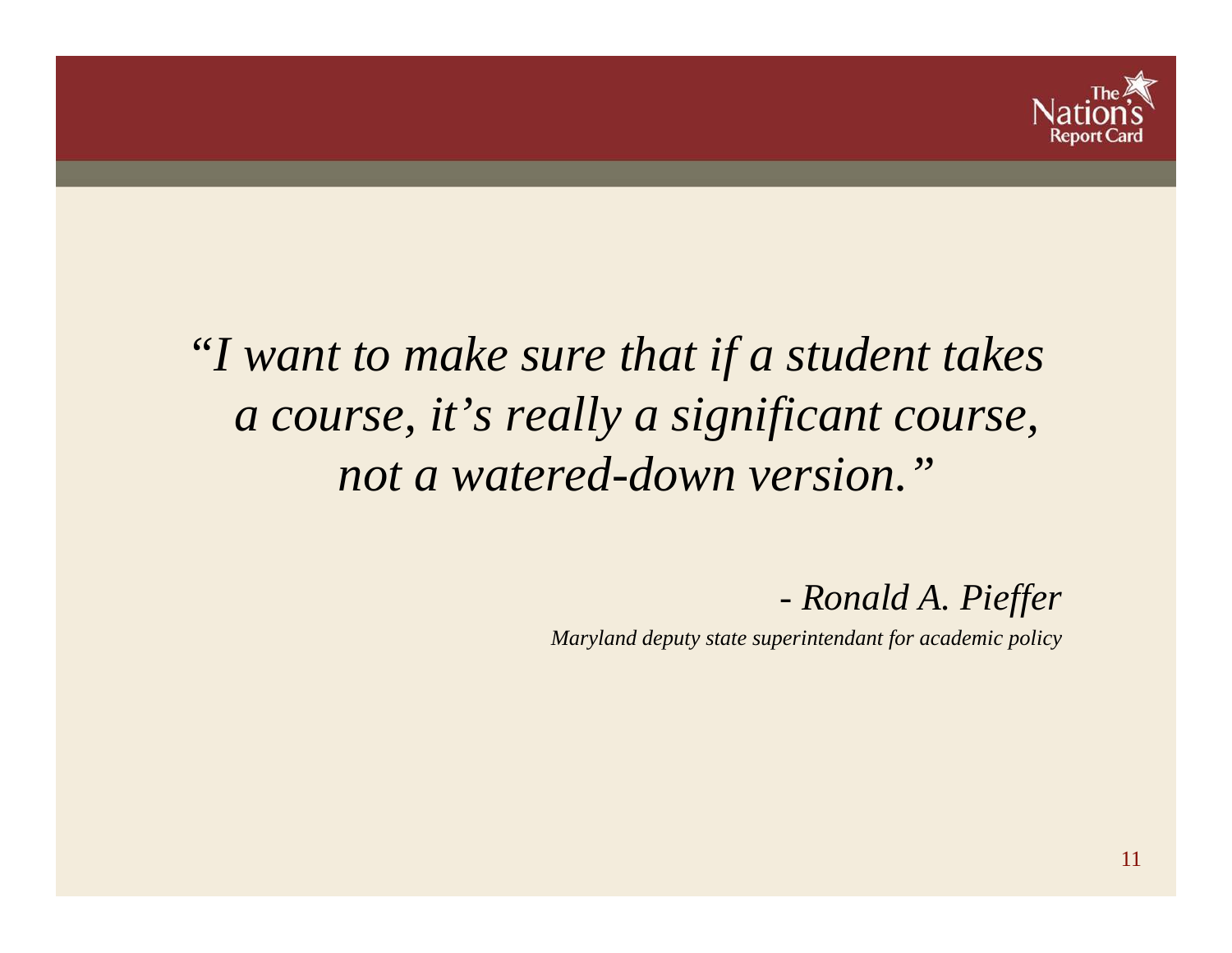Purpose: Determine what students are being taught in algebra I and geometry courses.

Sample: In 2005, algebra I and geometry textbook information collected from a nationally representative sample of 650 high schools.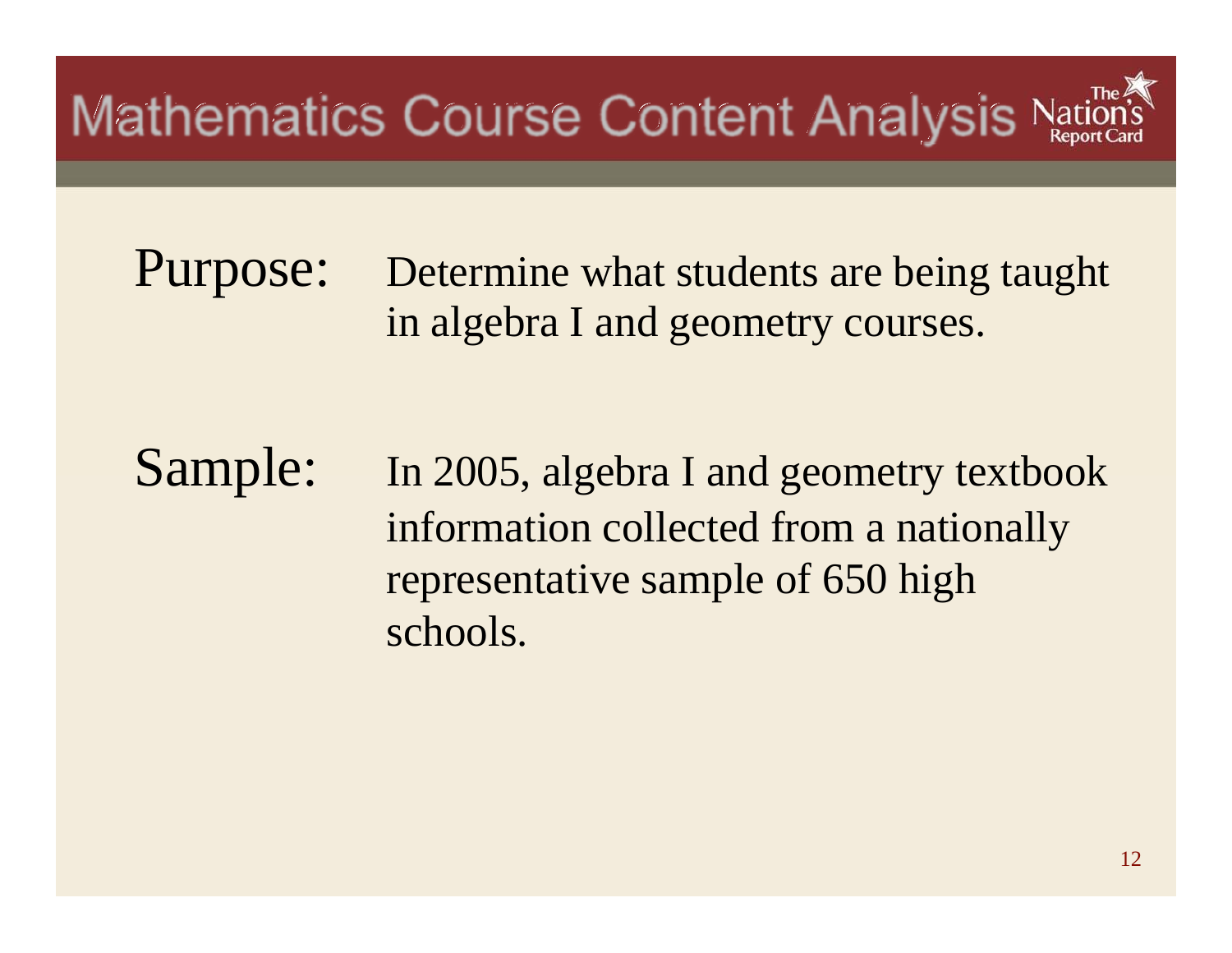Approach: Obtain in-depth information about mathematics course content, including:

- Primary and supplementary textbooks used
- Chapters covered
- Additional course materials

Information for a given course reviewed to determine how much students would be likely to learn in that course.